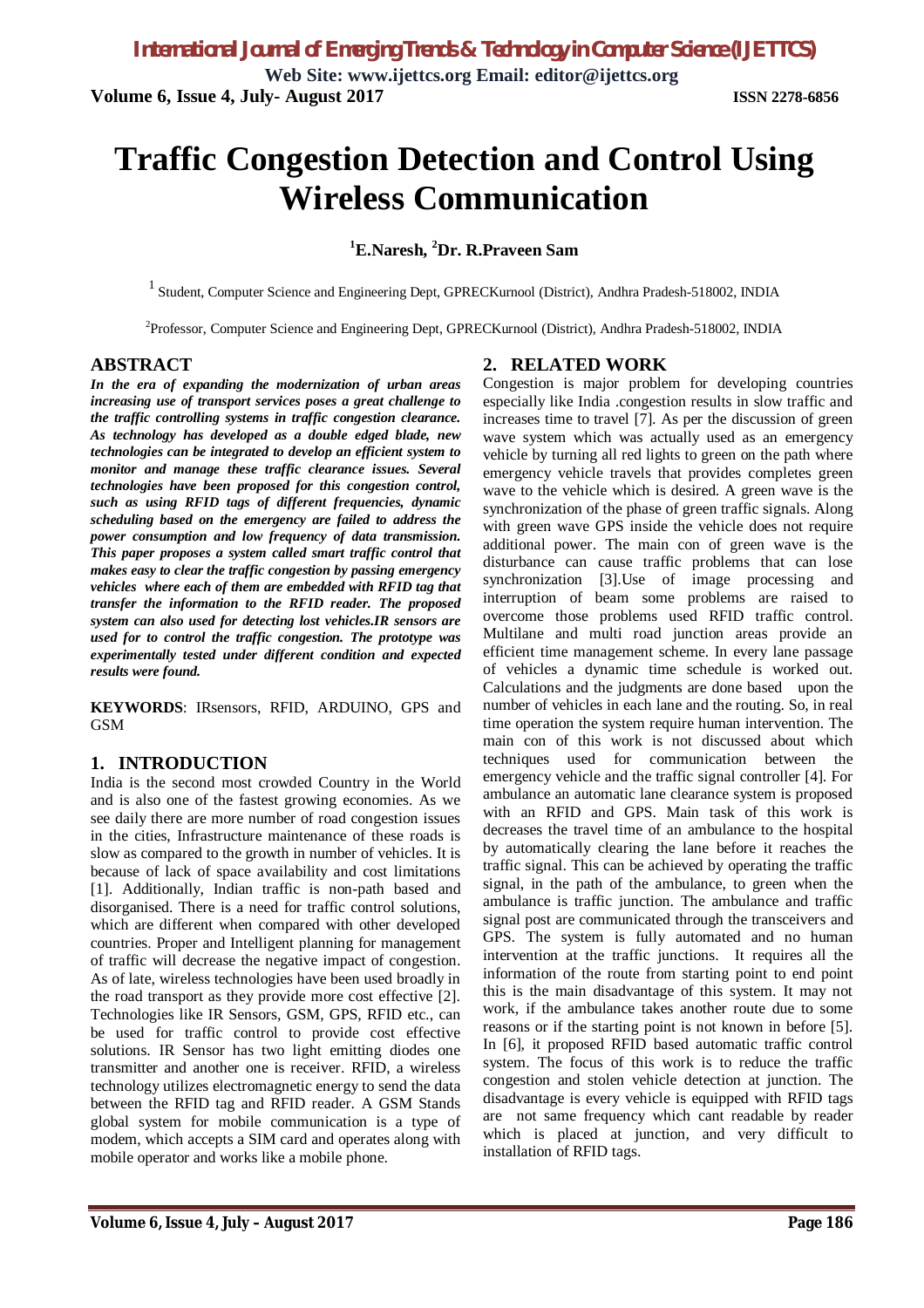# *International Journal of Emerging Trends & Technology in Computer Science (IJETTCS)*

**Web Site: www.ijettcs.org Email: editor@ijettcs.org**

**Volume 6, Issue 4, July- August 2017 ISSN 2278-6856**

### **3. PROPOSED MODEL**

From the current issue section, it can observe that, existing technologies are not sufficient to handle the problems of congestion control, emergency vehicle clearance, stolen vehicle detection, etc. To solve these issues, here to implement a smart Traffic Control System. IR sensors are arranged at the path of the vehicle at all the four sides of Traffic junction, when a vehicle pass along the IR sensor it read the count of the vehicle and thereby increases the count when each vehicle passes through it at all the four sides by maintaining normal delay of switching ON signals from Red to Green and count is noted at all the junctions. For the emergency vehicle clearance. Here, each emergency vehicle is equipped with an RFID tag. Whenever the emergency vehicle comes in the range of RFID reader, which is placed at certain distance from the traffic lights. RFID reader found the tags and informs the traffic signal controller about the presence of Emergency vehicle.



**Fig.1** Proposed model prototype

Accordingly Green signal will be turned on at the path of the Emergency vehicle for clearance of traffic and the vehicle moves smoothly along the path. Once the Emergency vehicle passes through, the RFID receiver no longer receives the presence of vehicle and the traffic light is turned to red. For focused on stolen vehicle detection Here, the vehicle is equipped with a GPS and GSM Technology, GPS system that is employed for finding the exact location of the vehicle because the path in which location of the vehicle goes on dynamical endlessly, the GPS location area unit recorded. These coordinates square measure communicated to another by GSM electronic equipment.

#### **A. Microcontroller**

Arduino is an extension of a Micro-controller on a Board with other peripherals hence, it is a Development Board. A micro-controller is fixed over the board. In our project we use Arduino Mega, controller used is ATMega 2560. Arduino has advantages like, low voltage requirement. Atmega 2560 because of the following reason. Ready to use: The structure makes it useful in an easy way. It does not require more power supply. Simple microcontroller is not easy to coding; Arduino mega software is very easy to write code which has much built-in predefined function .A huge community of people working in the same environment. A large assortment of included libraries for

interfacing to a wide range of hardware. Ease of use. The Arduino Uno has built in pin outs for providing you with 5v, 3.3V, ground, analog input, digital output, SPI, I2C which comes in handy. The number of people using the Arduino platform and post their code and also the responsive community of individuals on-line who can answer our specific queries is that the greatest advantage of the Arduino.

#### **B.IR Sensors**

An IR sensor is an electronic device that is used to sense certain properties of its surroundings by either emitting or detecting infrared light. IR sensors are also having the capacity to calculate motion of the object. Infrared rays are not visible to the human eye. Within the spectrum, infrared light may be found between the ranges of wavelengths 0.75 to3µm. The infrared waves typically have wavelengths between 0.75 and 1000<sub>um</sub>. The region between 3 and 6µm is thought as the mid-infrared and infrared light that includes a wavelength greater higher than 6µm is known as way infrared. Infrared technology have many applications everyday life products.. The key benefits of IR sensors need low power sources, and simple circuit and their portable features. The IR Sensor consists of IR Transmitter and IR Receiver. IR transmitter emits the infrared rays and reflects back from the surface of an obstacle and reflected rays are received by the IR receiver

### **C.RFID**

RFID stands for radio frequency Identification (RFID). It's a small electronic device consisting of a chip and an antenna attached to it. The chip carries 2,000 bytes of information or less. It's a system that transmits signals without any gadgets without any physical connection. It is classified under automatic technology. The system uses RFID tags are equipped to different to components these tags are store the information about those product. The tag contains integrated circuit to transmit its information to the reader. There are two types of RFID categories one is active and other passive tags. The tags which do not use power are as passive and they are operated by an antenna to enable the tag to receive electromagnetic waves from the reader. On the other hand, active tags rely on power and they have inbuilt batteries which enable it to send and receive signals from RFID reader. RFID tags range depends on some factors such as transmit capacity; receive sensitivity and efficiency, antenna, frequency, tag orientations, surroundings. Typically, the RFID range from a few centimetres to over hundred meters.

### **D.GSM**

A GSM modem is connected to the microcontroller. This allows the system to use the GSM module to communicate to the mobile network These GSM module are most commonly utilized to provide mobile Internet connectivity, and transmitting the information through messages and multimedia. GSM module support with an "extended AT command set" for sending/receiving SMS messages. GSM modems are cost effective for receiving SMS messages.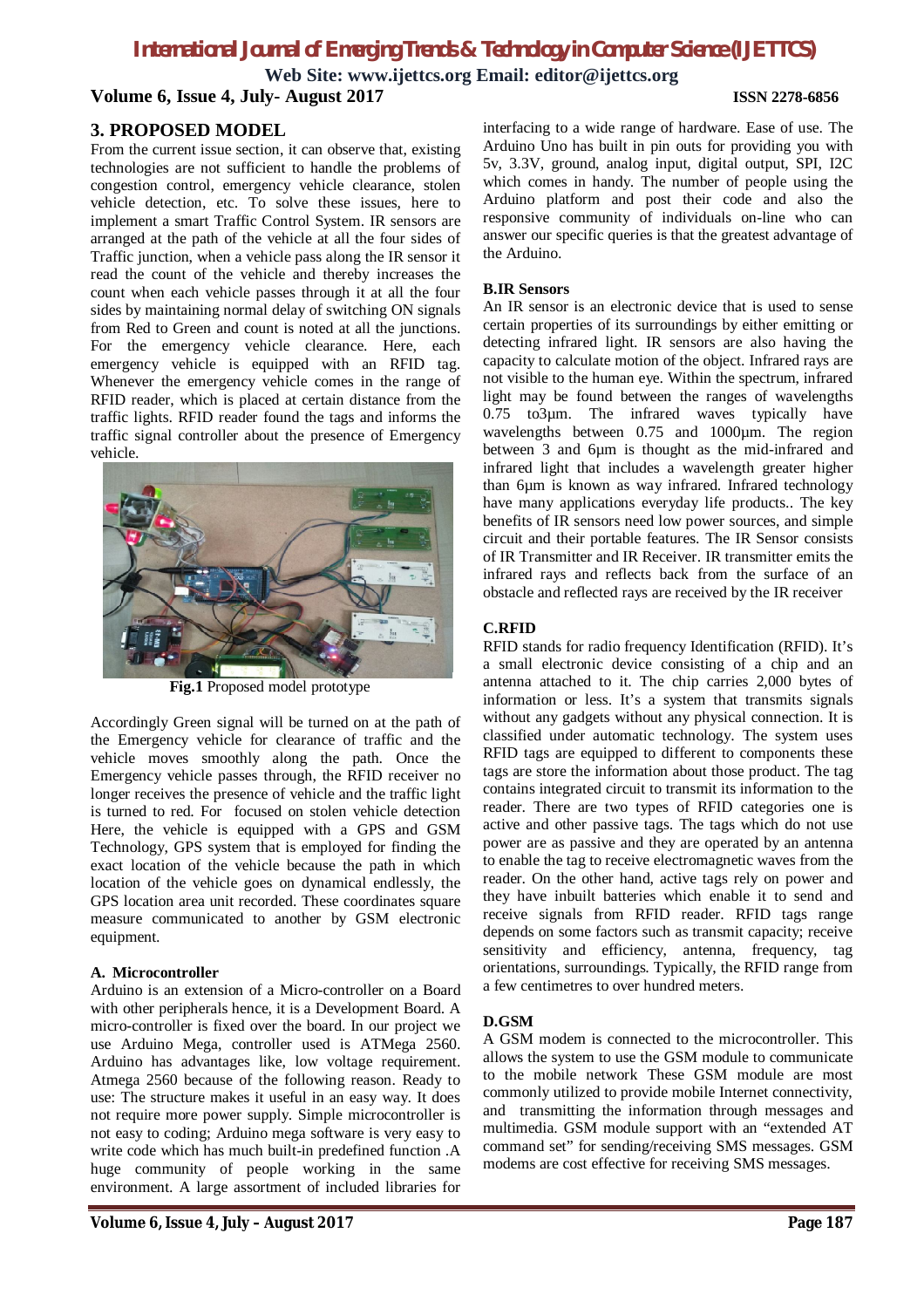# *International Journal of Emerging Trends & Technology in Computer Science (IJETTCS)*

**Web Site: www.ijettcs.org Email: editor@ijettcs.org Volume 6, Issue 4, July- August 2017 ISSN 2278-6856**

#### **E.GPS**

GPS is a space-based satellite navigation system. It provides the location and time information of the vehicle in all weatherconditions.GPS receivers are used for navigation, positioning, time dissemination etc.The GPS consists of satellites that orbit around the earth. These satellites are geosynchronous with an orbital period that is the same as the Earth's rotation period. So they maintain exactly the same position with respect to the earth below them. GPS satellites transmit radio signals, which are captured by a GPS receiver which are located on earth and used to calculate its geographical position. A minimum of four satellites require required to find exact location.GPS determines the space between a GPS satellite and a GPS receiver by measuring the quantity of time taken by a radio wave to travel from the satellite to the receiver.

#### **4. SYSTEM MODEL**

#### **A. Traffic Congestion Detection Control System**

In fig.2, Here IR sensors are used when vehicle comes in the range of the Transmitter the IR signal will get reflected back and received at the Receiver section. The microcontroller connected to the IR Sensor will count the number of vehicles. Based on the number of vehicles in any direction green light will glow. For testing purpose, here considering four way junction road and the red and green light duration set to 10 seconds.



**Fig.2** Block diagram of Traffic control system

#### **B. Emergency Vehicle Clearance System**

In fig 3, there are 2 parts, first part which is RFID reader section in which RFID tag is attached to the emergency vehicle. When the RFID Reader detects the presence of RFID Tag, it informs the controller about the presence of Emergency vehicle. The Tag contains unique id. Second part is the receiver, which is placed at traffic pole. It also contains AtMega 2560 microcontroller. First, the receiver part is turned on. The red and green signal will be on for 10 seconds duration. Secondly, Emergency vehicle into the range of RFID reader. Then the signal will turn to green for duration of 30 seconds and buzzer on.



**Fig.3** Block diagram for emergency vehicle clearance

#### **C. Stolen Vehicle Detection System**

In fig 4, here attach the GPS setup to the vehicle. Whenever vehicle stolen just by send an SMS to GSM SIM which is placed in GSM module. GPS send the signal to the GSM system and information about the coordinates are received from the SIM placed in the GSM Module. When GSM Module is attached to the computer it shows the location of the vehicle.



**Fig.4** stolen vehicle detection system

### **5. RESULTS**

The model of our traffic control system is developed partially to some extent. Considering the cost and time constraints and the ambulance unit and the traffic junction have been developed. But for the prototype model using different sensors for emergency vehicles and traffic congestion.Figure 2. Shows the traffic congestion unit here using detecting and control the congestion based upon the density of vehicles. Figure .3 shows emergency vehicles here using RFID technology. Emergency vehicles are equipped with RFID tags, whenever the vehicles came into range of RFID reader it sends the information to traffic control system. Figure 4. Shows detecting a stolen or crime vehicle unit, a vehicle consisting of GPS module and GSM module, which tracks the current position of the vehicle all the time and send information to GSM respectively.

#### **Advantages**

- 1. Reduces the human efforts.
- 2. Specific identification for emergency vehicles so easy to clear the traffic
- 3. Easy to find the stolen vehicles.

### **6. CONCLUSION**

As the entire system is fully automated by considering the four-way junction, it requires very less human intervention. It can easily control the traffic congestion and dynamic time schedule is work out. It clears the traffic for Emergency vehicles and protects many lives from risk. And finally, it detects the stolen vehicle and tracks the exact location of the vehicle.

#### **REFERENCES**

- [1] G. Varaprasad and R. S. D. Wahidabanu, "Flexible routing algorithm for vehicular area networks," in Proc.
- [2] IEEE Conf. Intell. Transp. Syst. Telecomm., Osaka, Japan, 2010, pp. 30–38.